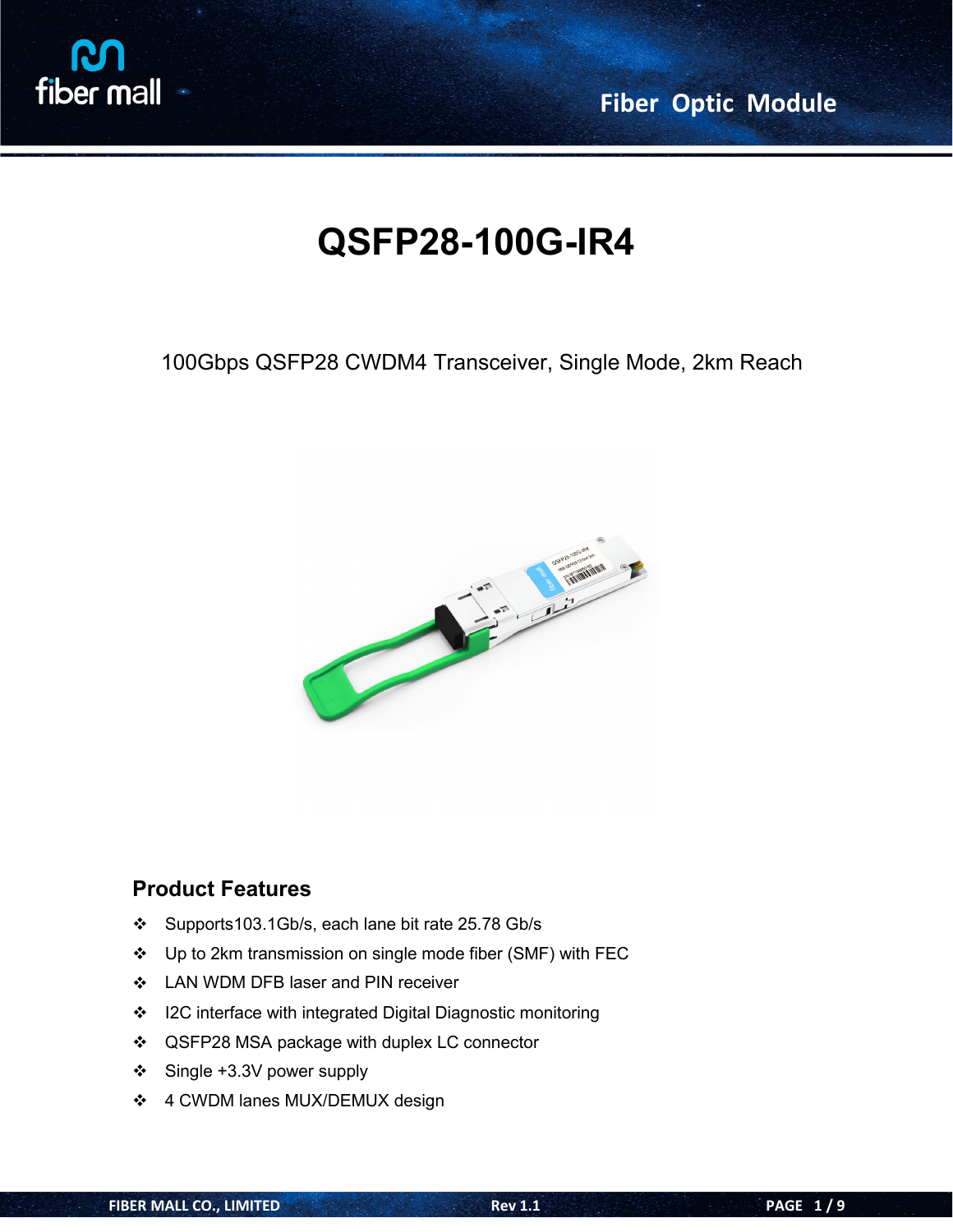# **Fiber Optic Module**



- 100G CWDM4 MSA Technical Spec Rev1.1
- ❖ Maximum power consumption 3.5W
- Operating case temperature: 0 to +70°C
- Complies with EU Directive 2011/65/EU (RoHS 6/6)

### **Application**

- Data Center Interconnect
- 100G Ethernet
- ❖ Infiniband QDR and DDR interconnects
- ❖ Enterprise networking

### **Description**

The QSFP28 transceiver module is designed for use in 100 Gigabit Ethernet links on up to2km of single mode fiber. It is compliant with the 1000GBASE CWDM4 MSA standard. The module converts 4 inputs channels (ch) of 25Gb/s electrical data to 4 CWDM optical signals, and multiplexes them into a single channel for 100Gb/s optical transmission.

Reversely, on the receiver side, the module optically de-multiplexes a 100Gb/s input into 4 CWDM channels signals, and converts them to 4 channel output electrical data.

The central wavelengths of the 4 CWDM channels are 1271, 1291, 1311 and 1331 nm as members of the CWDM wavelength grid defined in ITU-T G.694.2. It contains a duplex LC connector for the optical interface and a 38-pin connector for the electrical interface. To minimize the optical dispersion in the long-haul system, single-mode fiber (SMF) has to be applied in this module. Host FEC is required to support up to 2km fiber transmission.

The product is designed with form factor, optical/electrical connection and digital diagnostic interface according to the QSFP28 Multi-Source Agreement (MSA). It has been designed to meet the harshest external operating conditions including temperature, humidity and EMI interference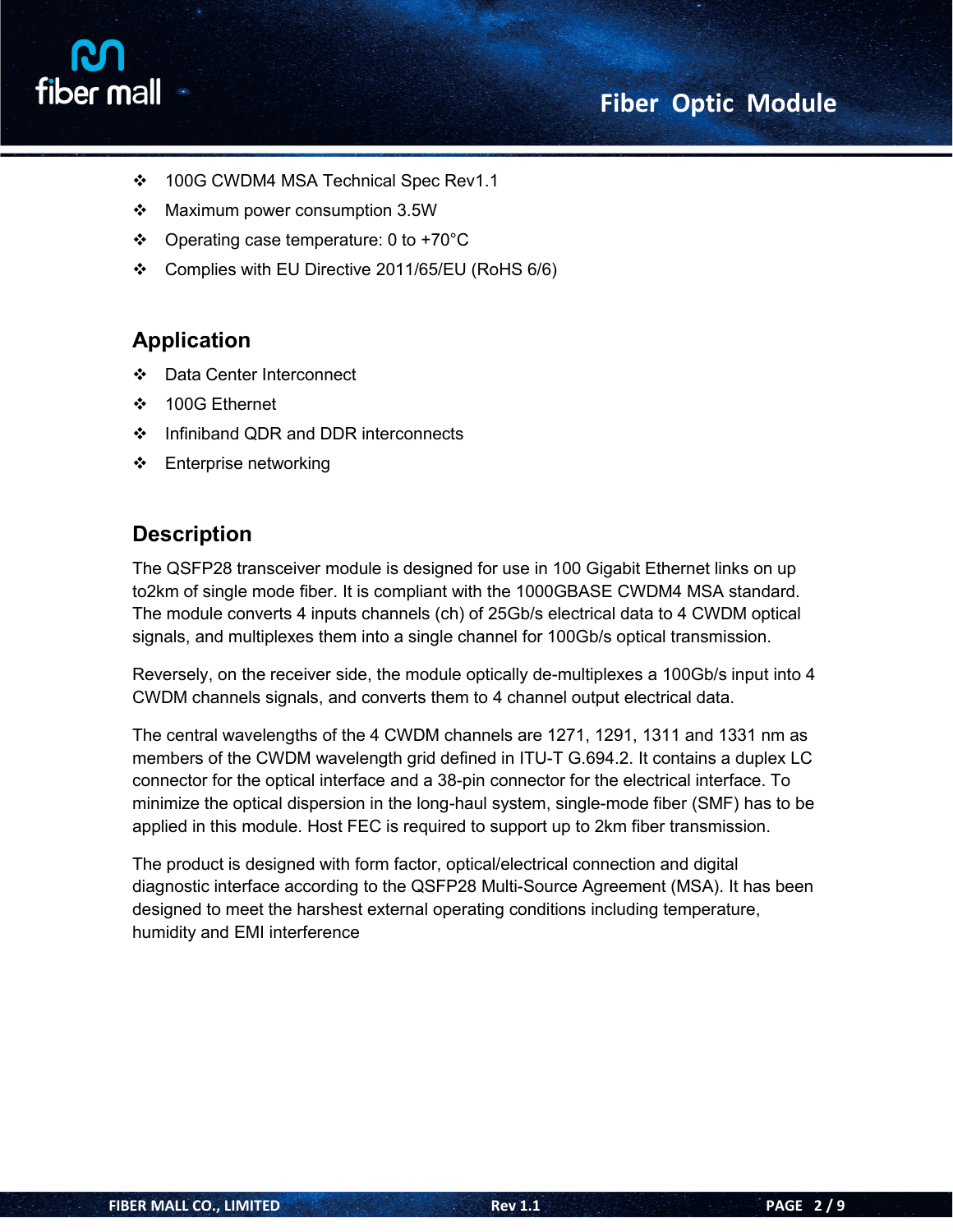

# **Absolute Maximum Ratings**

| <b>Parameter</b>                   | <b>Symbol</b> | Min                      | <b>Typical</b>           | <b>Max</b> | Unit | <b>Notes</b> |
|------------------------------------|---------------|--------------------------|--------------------------|------------|------|--------------|
| Storage Temperature                | TS            | $-40$                    | $\overline{\phantom{a}}$ | $+85$      | °C   |              |
| Supply Voltage                     | <b>VCC</b>    | $-0.5$                   | $\overline{\phantom{a}}$ | $+4.0$     |      |              |
| <b>Operating Relative Humidity</b> | <b>RH</b>     | $\overline{\phantom{a}}$ | -                        | $+85$      | $\%$ |              |

# **Recommended Operating Conditions**

| <b>Parameter</b>                  | Symbol        | <b>Min</b>               | <b>Typical</b>           | <b>Max</b>               | Unit | <b>Notes</b> |
|-----------------------------------|---------------|--------------------------|--------------------------|--------------------------|------|--------------|
| <b>Operating Case Temperature</b> | TC.           | 0                        | $\overline{\phantom{a}}$ | $+70$                    | °C   |              |
| Power Supply Voltage              | <b>VCC</b>    | 3.13                     | 3.3                      | 3.47                     | V    |              |
| Power Supply Current              | <b>ICC</b>    |                          | $\overline{\phantom{a}}$ | 1.15                     | A    |              |
| Maximum Power Dissipation         | PD.           |                          | $\overline{\phantom{a}}$ | 4                        | W    |              |
| Aggregate Bit Rate                | <b>BRAVE</b>  | $\overline{\phantom{0}}$ | 103.125                  | $\overline{\phantom{a}}$ | Gb/s |              |
| Lane Bit Rate                     | <b>BRLANE</b> | $\overline{\phantom{a}}$ | 25.78                    | $\overline{\phantom{a}}$ | Gb/s |              |
| <b>Transmission Distance</b>      | TD            |                          | $\overline{\phantom{a}}$ | 2                        | km   | Over SMF     |

# **Digital Diagnostics**

| <b>Parameter</b>              | Range        | <b>Accuracy</b> | <b>Unit</b> | <b>Calibration</b> |
|-------------------------------|--------------|-----------------|-------------|--------------------|
| Temperature                   | 0 to 70      | ±З              | °C          | Internal           |
| Voltage                       | 0 to VCC     | 0.1             |             | Internal           |
| <b>TxBias CurrentPer Lane</b> | $0$ to $100$ | 10%             | mA          | Internal           |
| Tx Output Power Per Lane      | to $2.9$     | ±3              | dBm         | Internal           |
| Rx Power (Each Lane)          | $-21$ to 5   | ±З              | dBm         | Internal           |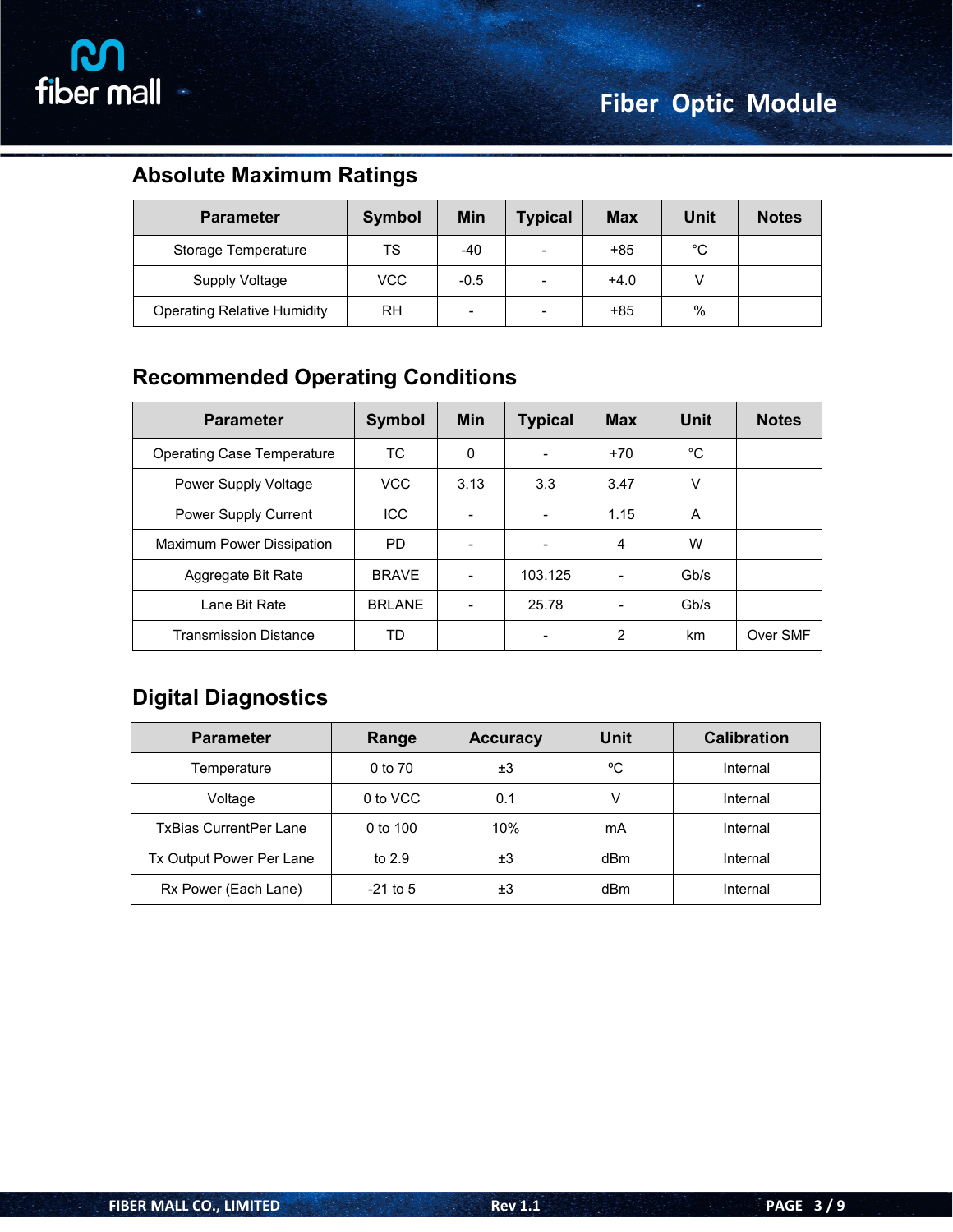# **Optical Characteristics**

| <b>Parameter</b>                                                                    | <b>Symbol</b> | Min                | <b>Typical</b>                       | <b>Max</b>     | <b>Unit</b> | <b>Notes</b>          |
|-------------------------------------------------------------------------------------|---------------|--------------------|--------------------------------------|----------------|-------------|-----------------------|
|                                                                                     |               | <b>Transmitter</b> |                                      |                |             |                       |
| Center Wavelength Lane 0                                                            | $\lambda 0$   | 1264.5             | 1271                                 | 1277.5         | nm          |                       |
| Center Wavelength Lane 1                                                            | $\lambda$ 1   | 1284.5             | 1291                                 | 1297.5         | nm          |                       |
| Center Wavelength Lane 2                                                            | $\lambda$ 2   | 1304.5             | 1311                                 | 1317.5         | nm          |                       |
| Center Wavelength Lane 3                                                            | $\lambda$ 3   | 1324.5             | 1331                                 | 1337.5         | nm          |                       |
| <b>Total Launch Power</b>                                                           | PALL          | $\overline{a}$     | $\overline{\phantom{a}}$             | 8.5            | dBm         | $\mathbf{1}$          |
| Average Launch Power per<br>Lane                                                    | PTX_LANE      | $-6.5$             | $\overline{\phantom{a}}$             | 2.5            | dBm         | 1                     |
| <b>Optical Modulation Amplitude</b><br>(OMA), each Lane                             | <b>POMA</b>   | $-4$               |                                      | 2.5            | dBm         | 1                     |
| Launch Power in OMA minus<br>Transmitter and Dispersion<br>Penalty (TDP), each Lane |               | $-5$               |                                      |                | dBm         |                       |
| TDP, each Lane                                                                      | <b>TDP</b>    |                    | $\blacksquare$                       | 3              | dBm         |                       |
| <b>Extinction Ratio</b>                                                             | ER            | 3.5                | $\blacksquare$                       | $\overline{a}$ | dB          |                       |
| <b>Relative Intensity Noise</b>                                                     | <b>RIN</b>    |                    | $\overline{\phantom{a}}$             | $-130$         | dB/Hz       | 12dB<br>reflection    |
| Optical Return Loss Tolerance                                                       | TOL           |                    | $\overline{a}$                       | 20             | dB          | $\overline{c}$        |
| <b>Transmitter Reflectance</b>                                                      | <b>RT</b>     |                    | $\overline{a}$                       | 12             | dB          |                       |
| Average Launch Power OFF<br>Transmitter, each Lane                                  | Poff          |                    |                                      |                | dBm         | $\overline{c}$        |
| <b>Transmitter Eye Mask</b><br>Definition {X1, X2, X3, Y1, Y2,<br>Y3                |               |                    | ${0.31, 0.4, 0.45, 0.34, 0.38, 0.4}$ |                |             | 2                     |
|                                                                                     |               | <b>Receiver</b>    |                                      |                |             |                       |
| Damage Threshold, each<br>Lane                                                      | <b>THd</b>    | 3.5                |                                      |                | dBm         | 3                     |
| <b>Total Average Receive Power</b>                                                  |               |                    |                                      | 8.5            | dBm         |                       |
| Average Receive Power, each<br>Lane                                                 |               | $-11.5$            |                                      | 2.5            | dBm         |                       |
| Receive Power (OMA), each<br>Lane                                                   |               |                    |                                      | 2.5            | dBm         |                       |
| Receiver Sensitivity (OMA),<br>each Lane                                            | <b>SEN</b>    |                    |                                      | $-10$          | dBm         | for BER<br>$= 5x10-5$ |
| <b>Stressed Receiver Sensitivity</b><br>(OMA), each Lane                            |               |                    |                                      | $-7.3$         | dBm         | 4                     |
| Receiver Reflectance                                                                | <b>RR</b>     |                    |                                      | $-26$          | dB          |                       |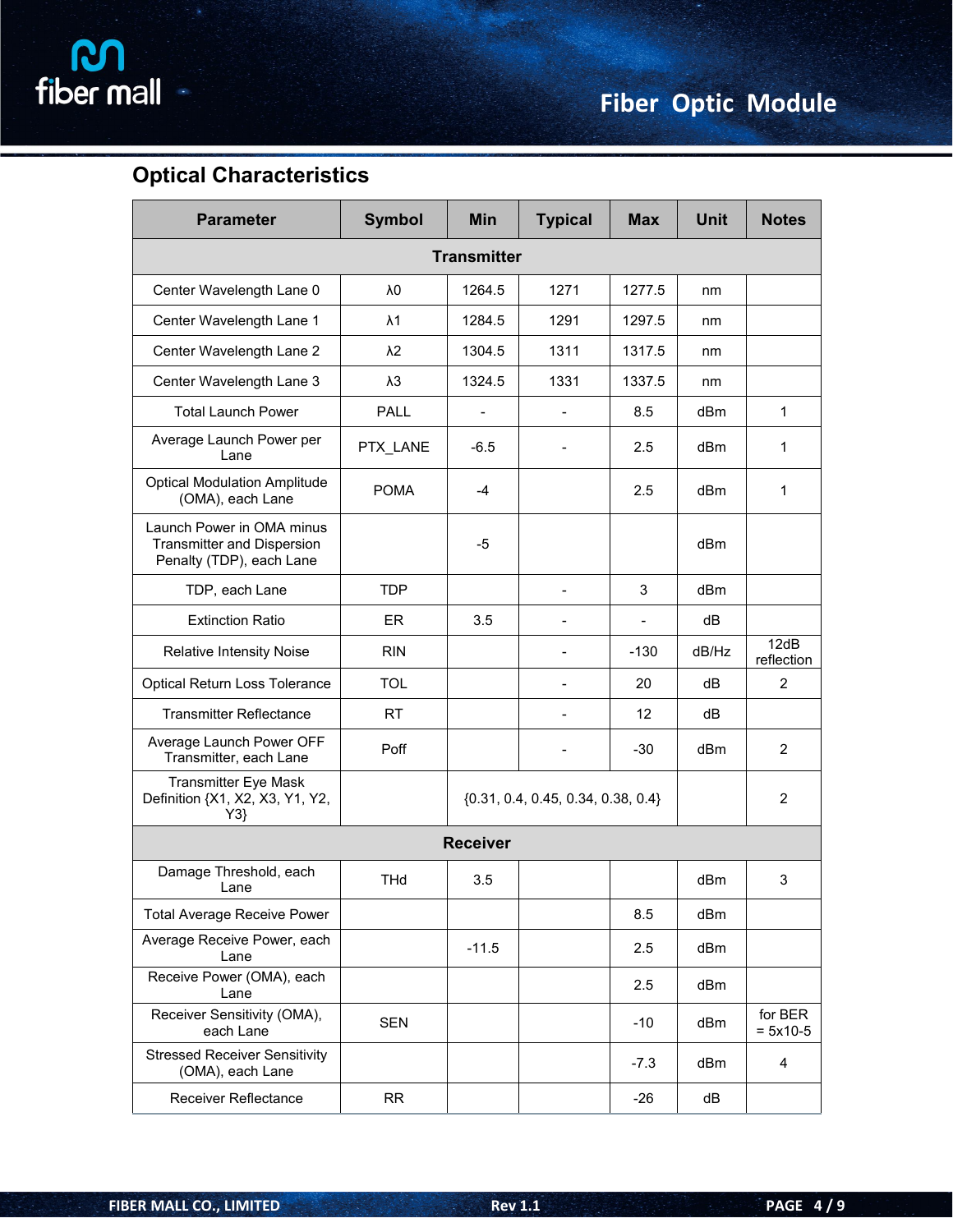

| <b>LOS Assert</b>                                              | <b>LOSA</b> | $-30$ |      |       | dBm        |  |  |
|----------------------------------------------------------------|-------------|-------|------|-------|------------|--|--|
| <b>LOS Deassert</b>                                            | LOSD        |       |      | $-15$ | dBm        |  |  |
| <b>LOS Hysteresis</b>                                          | LOSH        | 0.5   |      |       | dB         |  |  |
| Receiver Electrical 3 dB upper<br>Cutoff Frequency, each Lane  |             |       |      | 31    | <b>GHz</b> |  |  |
| <b>Conditions of Stress Receiver Sensitivity Test (Note 5)</b> |             |       |      |       |            |  |  |
| Vertical Eye Closure Penalty,<br>each Lane                     |             |       | 1.9  |       | dB         |  |  |
| Stressed Eye J2 Jitter, each<br>Lane                           |             |       | 0.33 |       | UI         |  |  |
| Stressed Eye J4 Jitter, each                                   |             |       |      |       |            |  |  |
| Lane                                                           |             |       | 0.48 |       | UI         |  |  |

#### **Notes:**

1. Even if the TDP < 1.0 dB, the OMA min must exceed the minimum value specified here.

2. Hit ratio 5x10-5.

3. The receiver shall be able to tolerate, without damage, continuous exposure to a modulated optical input signal having this power level on one lane. The receiver does not have to operate correctly at this input power. 4. Measured with conformance test signal for BER = 5x10-5.

5. Vertical eye closure penalty, stressed eye J2 jitter, stressed eye J4 jitter, and SRS eye mask definition are test conditions for measuring stressed receiver sensitivity. They are not characteristics of the receiver

## **Electrical Characteristics**

| <b>Parameter</b>                         | <b>Symbol</b>                     | <b>Min</b> | <b>Typical</b> | <b>Max</b> | Unit | <b>Notes</b> |  |
|------------------------------------------|-----------------------------------|------------|----------------|------------|------|--------------|--|
|                                          | <b>Transmitter (Module Input)</b> |            |                |            |      |              |  |
| Differential Data Input Amplitude        | $VIN, P-P$                        | 100        |                | 1100       | mVpp |              |  |
| Input Impedance (Differential)           | <b>ZIN</b>                        | 85         | 100            | 115        | Ohms |              |  |
| Differential Termination Mismatch        |                                   |            |                | 10         | %    |              |  |
| <b>Receiver (Module Output)</b>          |                                   |            |                |            |      |              |  |
| Differential Data Output Amplitude       | VOUT, P-P                         | 200        |                | 900        | mVpp |              |  |
| Output Impedance (Differential)          | ZOUT                              | 85         | 100            | 115        | Ohms |              |  |
| <b>Differential Termination Mismatch</b> |                                   |            |                | 10         | $\%$ |              |  |
| Output Rise/Fall Time, 20%~80%           | TR/TF                             | 12         |                |            | ps   |              |  |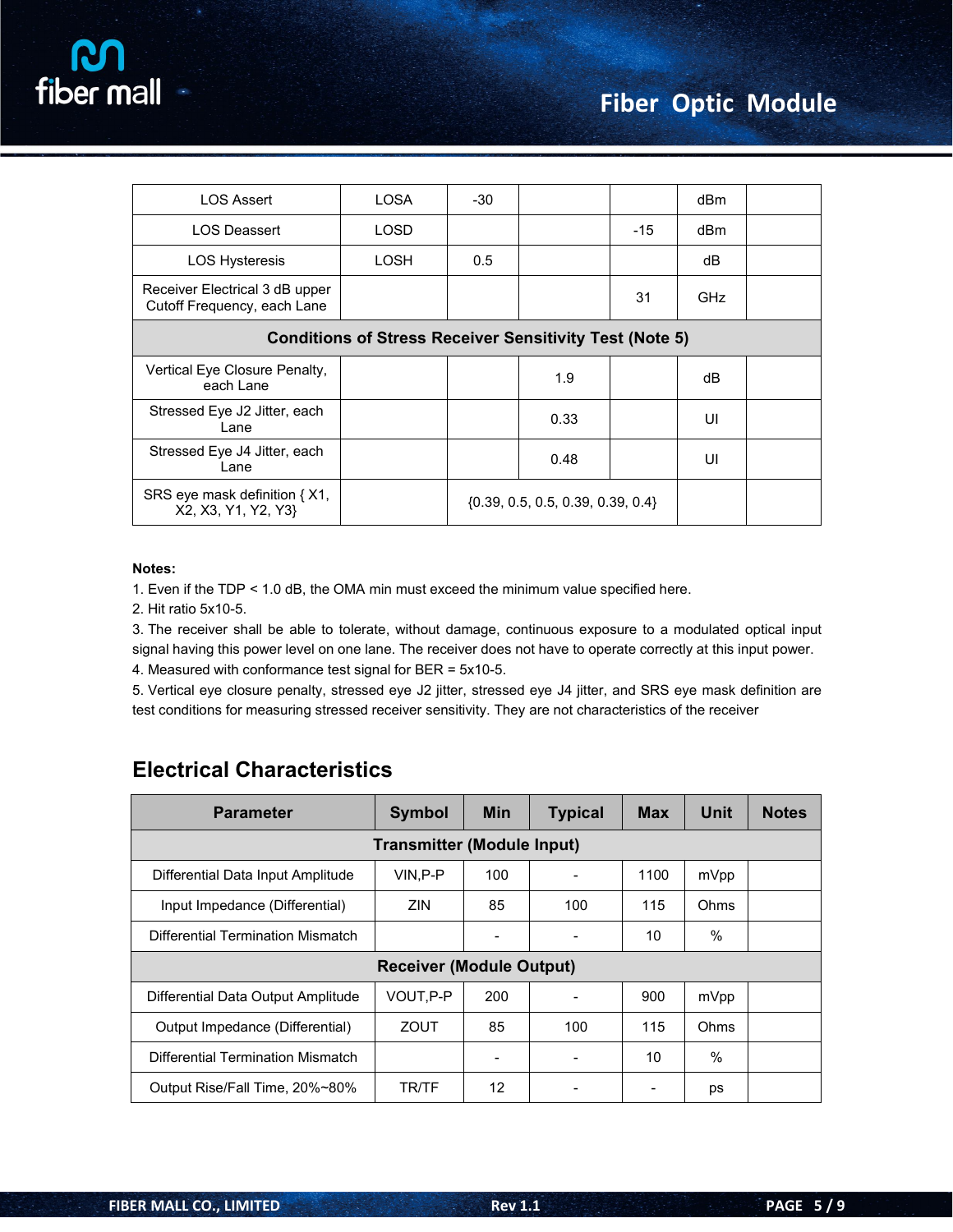# **R** fiber mall

# **Fiber Optic Module**

### **Pin Description**



**Top Side** Viewed From Top



#### **Bottom Side** Viewed From Bottom

| Pin            | <b>Name</b>  | Logic      | <b>Function</b>                     | Plug Seq.      | <b>Notes</b>   |
|----------------|--------------|------------|-------------------------------------|----------------|----------------|
| $\mathbf{1}$   | <b>GND</b>   |            | Ground                              | 1              | 1              |
| $\overline{2}$ | Tx2n         | CML-I      | Transmitter Inverted Data Input     | $\mathsf 3$    |                |
| $\mathfrak{S}$ | Tx2p         | CML-I      | Transmitter Non-Inverted Data Input | $\mathfrak{S}$ |                |
| 4              | <b>GND</b>   |            | Ground                              | 1              | 1              |
| $\overline{5}$ | Tx4n         | CML-I      | Transmitter Inverted Data Input     | 3              |                |
| 6              | Tx4p         | CML-I      | Transmitter Non-Inverted Data Input | 3              |                |
| $\overline{7}$ | <b>GND</b>   |            | Ground                              | 1              | 1              |
| 8              | ModSelL      | LVTTL-I    | Module Select                       | 3              |                |
| 9              | ResetL       | LVTTL-I    | Module Reset                        | 3              |                |
| 10             | <b>VccRx</b> |            | +3.3V Power Supply Receiver         | $\overline{2}$ | $\overline{2}$ |
| 11             | SCL          | LVCMOS-I/O | 2-wire serial interface clock       | 3              |                |
| 12             | <b>SDA</b>   | LVCMOS-I/O | 2-wire serial interface data        | 3              |                |
| 13             | <b>GND</b>   |            | Ground                              | 1              |                |
| 14             | Rx3p         | CML-O      | Receiver Non-Inverted Data Output   | $\mathsf 3$    |                |
| 15             | Rx3n         | CML-O      | Receiver Inverted Data Output       | 3              |                |
| 16             | <b>GND</b>   |            | Ground                              | 1              | 1              |
| 17             | Rx1p         | CML-O      | Receiver Non-Inverted Data Output   | 3              |                |
| 18             | Rx1n         | CML-O      | Receiver Inverted Data Output       | 3              |                |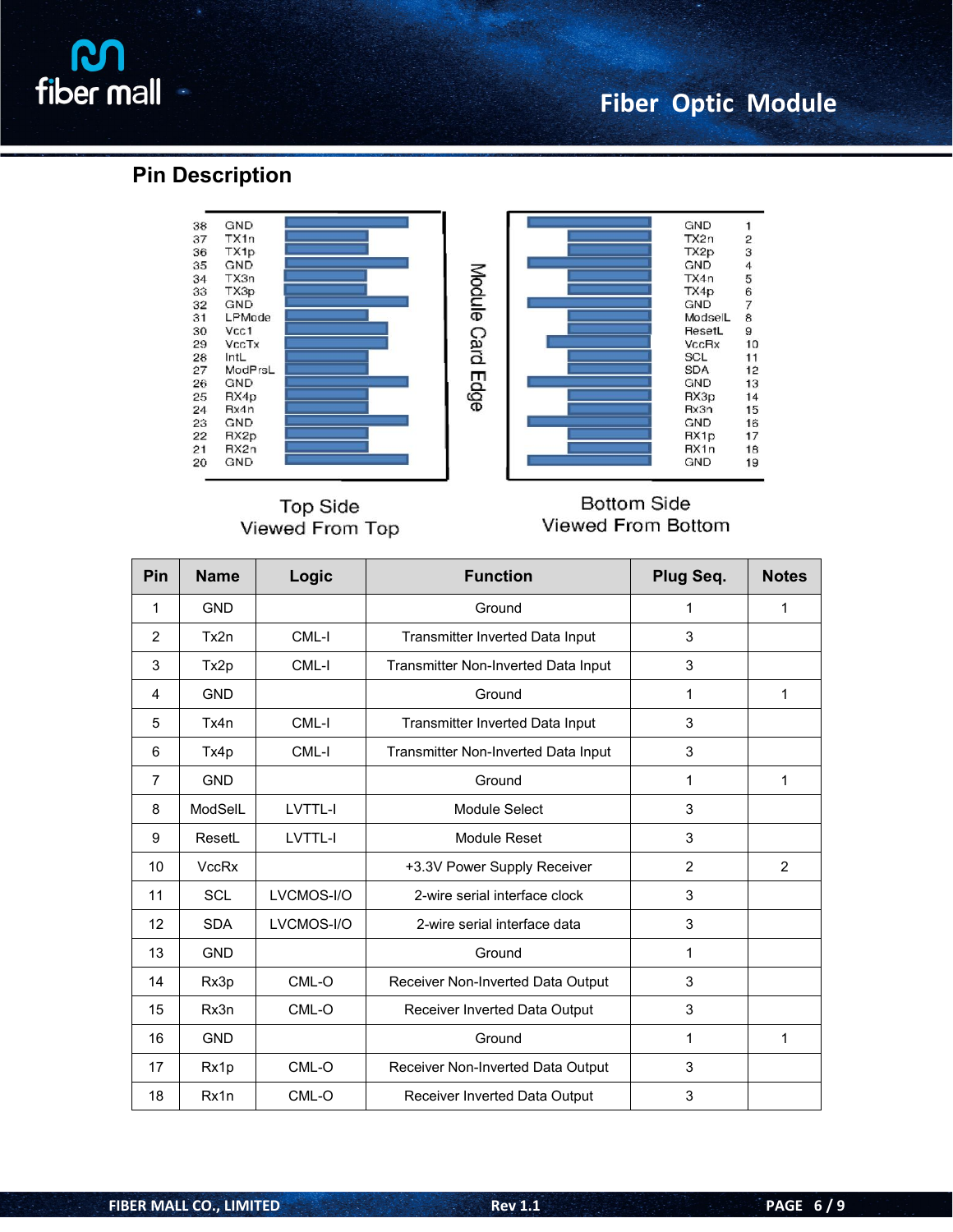| 19 | <b>GND</b>   |                | Ground                              | $\mathbf{1}$   | 1            |
|----|--------------|----------------|-------------------------------------|----------------|--------------|
| 20 | <b>GND</b>   |                | Ground                              | 1              | 1            |
| 21 | Rx2n         | CML-O          | Receiver Inverted Data Output       | 3              |              |
| 22 | Rx2p         | CML-O          | Receiver Non-Inverted Data Output   | 3              |              |
| 23 | <b>GND</b>   |                | Ground                              | 1              | $\mathbf{1}$ |
| 24 | Rx4n         | CML-O          | Receiver Inverted Data Output       | 3              |              |
| 25 | Rx4p         | CML-O          | Receiver Non-Inverted Data Output   | 3              |              |
| 26 | <b>GND</b>   |                | Ground                              | 1              | 1            |
| 27 | ModPrsL      | LVTTL-O        | Module Present                      | 3              |              |
| 28 | IntL         | LVTTL-O        | Interrupt                           | 3              |              |
| 29 | <b>VccTx</b> |                | +3.3V Power supply transmitter      | $\overline{2}$ | 2            |
| 30 | Vcc1         |                | +3.3V Power supply                  | $\overline{2}$ | 2            |
| 31 | LPMode       | <b>LVTTL-I</b> | Low Power Mode                      | 3              |              |
| 32 | <b>GND</b>   |                | Ground                              | 1              | $\mathbf{1}$ |
| 33 | Tx3p         | CML-I          | Transmitter Non-Inverted Data Input | 3              |              |
| 34 | Tx3n         | CML-I          | Transmitter Inverted Data Input     | 3              |              |
| 35 | <b>GND</b>   |                | Ground                              | 1              | 1            |
| 36 | Tx1p         | CML-I          | Transmitter Non-Inverted Data Input | 3              |              |
| 37 | Tx1n         | CML-I          | Transmitter Inverted Data Input     | 3              |              |
| 38 | <b>GND</b>   |                | Ground                              | 1              | 1            |

#### **Notes:**

1. GND is the symbol for signal and supply (power) common for QSFP28 modules. All are common within the QSFP28 module and all module voltages are referenced to this potential unless otherwise noted. Connect these directly to the host board signal common ground plane.

VccRx, Vcc1 and VccTx are the receiving and transmission power suppliers and shall be applied concurrently. 2. Recommended host board power supply filtering isshown in Figure 3 below. Vcc Rx, Vcc1 and VccTx may be internally connected within the QSFP28 transceiver module in any combination. The connector pins are each rated for a maximum current of 1000mA.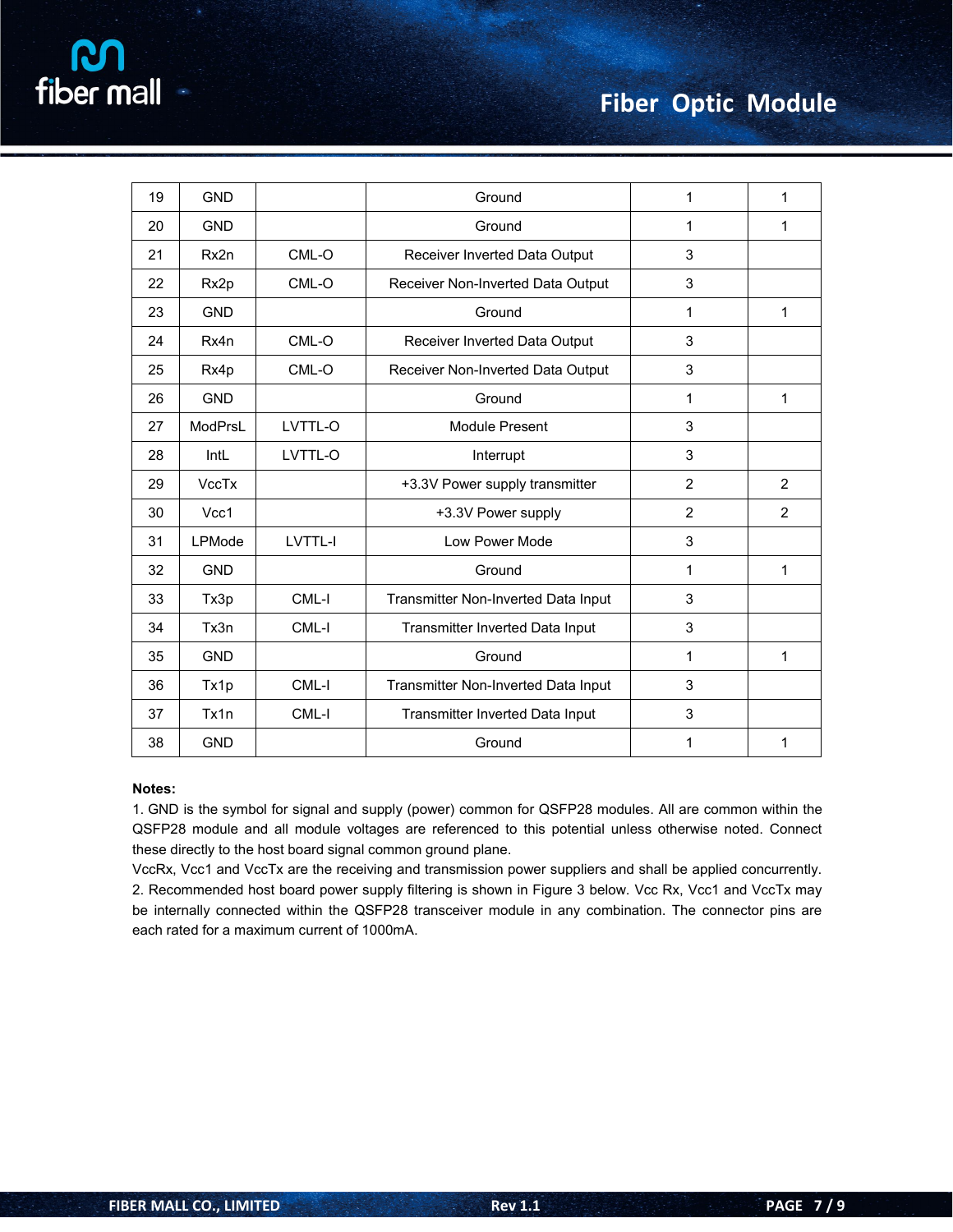

# **Recommended Host Board Power Supply Circuit**



### **Eye Mask Definition**



| X1e             | $0.31 +$ | Y1e  | $0.34 -$   |
|-----------------|----------|------|------------|
| $X2 \leftarrow$ | $0.40 +$ | Y2+2 | $0.38 +$   |
| X3+7            | $0.45 +$ | Ү3∉  | $0.4e^{7}$ |